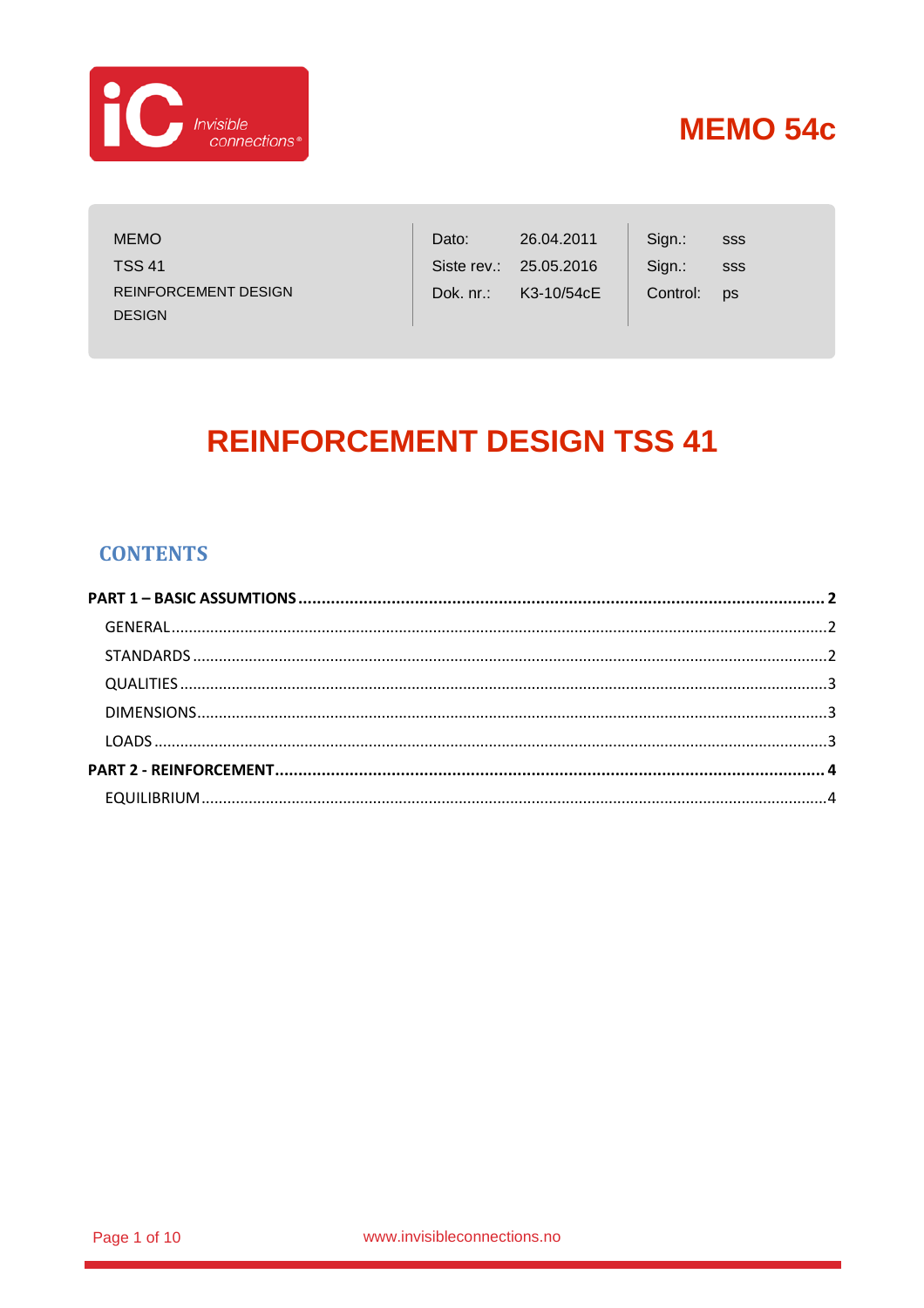

# <span id="page-1-0"></span>**PART 1 – BASIC ASSUMTIONS**

### <span id="page-1-1"></span>**GENERAL**

The following calculations of anchorage of the units and the corresponding reinforcement must be considered as an example illustrating the design model.

It must always be checked that the forces from the anchorage reinforcement can be transferred to the main reinforcement of the concrete components. The recommended reinforcement includes only the reinforcement necessary to anchor the unit to the concrete.

In the vicinity of the unit the element must be designed for the force  $R_1$ .

### <span id="page-1-2"></span>**STANDARDS**

The calculations are carried out in accordance with:

- Eurocode 2: Design of concrete structures. Part 1-1: General rules and rules for buildings.
- Eurocode 3: Design of steel structures. Part 1-1: General rules and rules for buildings.
- Eurocode 3: Design of steel structures. Part 1-8: Design of joints.
- EN 10080: Steel for the reinforcement of concrete. Weldable reinforcing steel. General.

For all NDPs (Nationally Determined Parameter) in the Eurocodes the recommended values are used.

NDP's are as follows:

| <b>Parameter</b> | v    |             | $\alpha_{\rm cc}$ | $\alpha_{\rm ct}$ |
|------------------|------|-------------|-------------------|-------------------|
| Recommended      | ر. 1 | 1.15<br>ᆠᆞᆠ | ⊥.∪               | ⊥.∪               |
| value            |      |             |                   |                   |

*Table 1: NDP-s in EC-2.*

| <b>Parameter</b> | $V_{M0}$ | $V_{M1}$ | $V_{M2}$    |
|------------------|----------|----------|-------------|
| Recommended      | ⊥.∪      | ⊥.∪      | חר<br>د ۲۰۲ |
| value            |          |          |             |

*Table 2: NDP-s in EC-3.*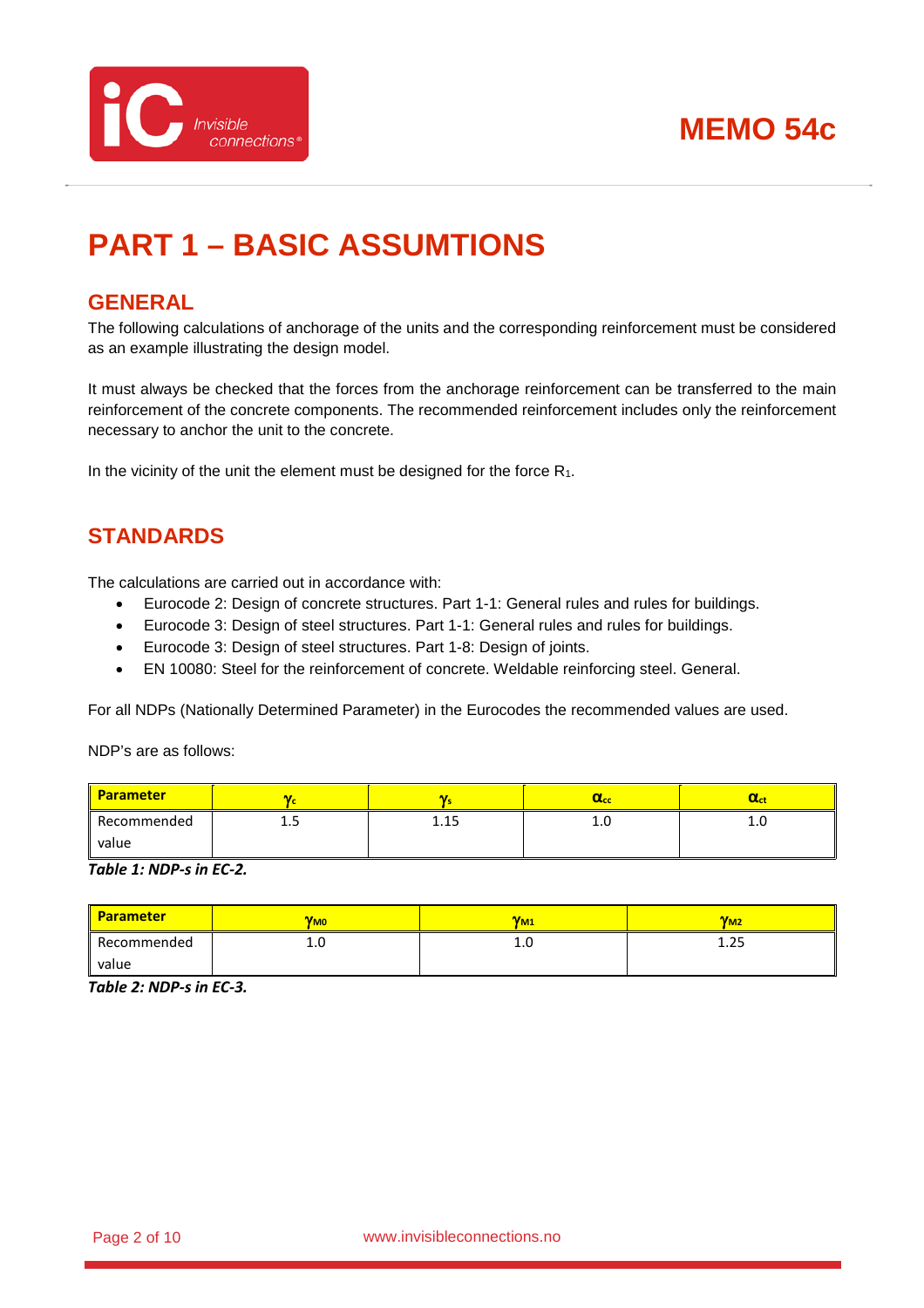

### <span id="page-2-0"></span>**QUALITIES**

Concrete grade C35/45:

 $f_{ck} = 35.0 \text{ MPa}$  EC2, Table 3.1  $f_{\text{cd}} = \alpha_{\text{cc}} \cdot f_{\text{ck}} / \gamma_{\text{c}} = 1.35 / 1.5 = 23.3 \text{ MPa}$  EC2, Pt.3.15  $f_{\text{ctd}} = \alpha_{\text{ct}} \cdot f_{\text{ctk},0,05}/V_c = 1.2,20/1,5 = 1,46 \text{ MPa}$  EC2, Pt.3.16  $f_{\text{bd}} = 2,25 \cdot \eta_1 \cdot \eta_2 \cdot f_{\text{ctd}} = 2,25 \cdot 0,7 \cdot 1,0 \cdot 1,46 = 2,3 \text{ MPa}$  EC2, Pt.8.4.2

Reinforcement 500C (EN 1992-1-1, Annex C):

 $f_{yd} = f_{yk}/V_s = 500/1,15 = 435 \text{ MPa}$  EC2, Clause 3.2.7

Note: *Reinforcement steel of different ductility grade may be chosen provided that the bendability is sufficient for fitting the vertical suspension reinforcement to the half round steels in front of the unit.*

Structural steel S355:

Tension:  $f_{yd} = f_y / \gamma_{M0} = 355/1, 0 = 355 \text{ MPa}$ Compression:  $f_{yd} = f_{y}/\gamma_{M0} = 355/1, 0 = 355$  MPa Shear:  $f_{sd} = f_{y}/(\gamma_{M0} \cdot \sqrt{3}) = 355/(1.0 \cdot \sqrt{3}) = 205 \text{ MPa}$ 

### <span id="page-2-1"></span>**DIMENSIONS**

Inner tube: HUP 70x40x4, Cold formed, S355 Outer tube: HUP 80x50x4, Cold formed, S355

### <span id="page-2-2"></span>**LOADS**

Vertical ultimate limit state load =  $F_V = 40kN$ .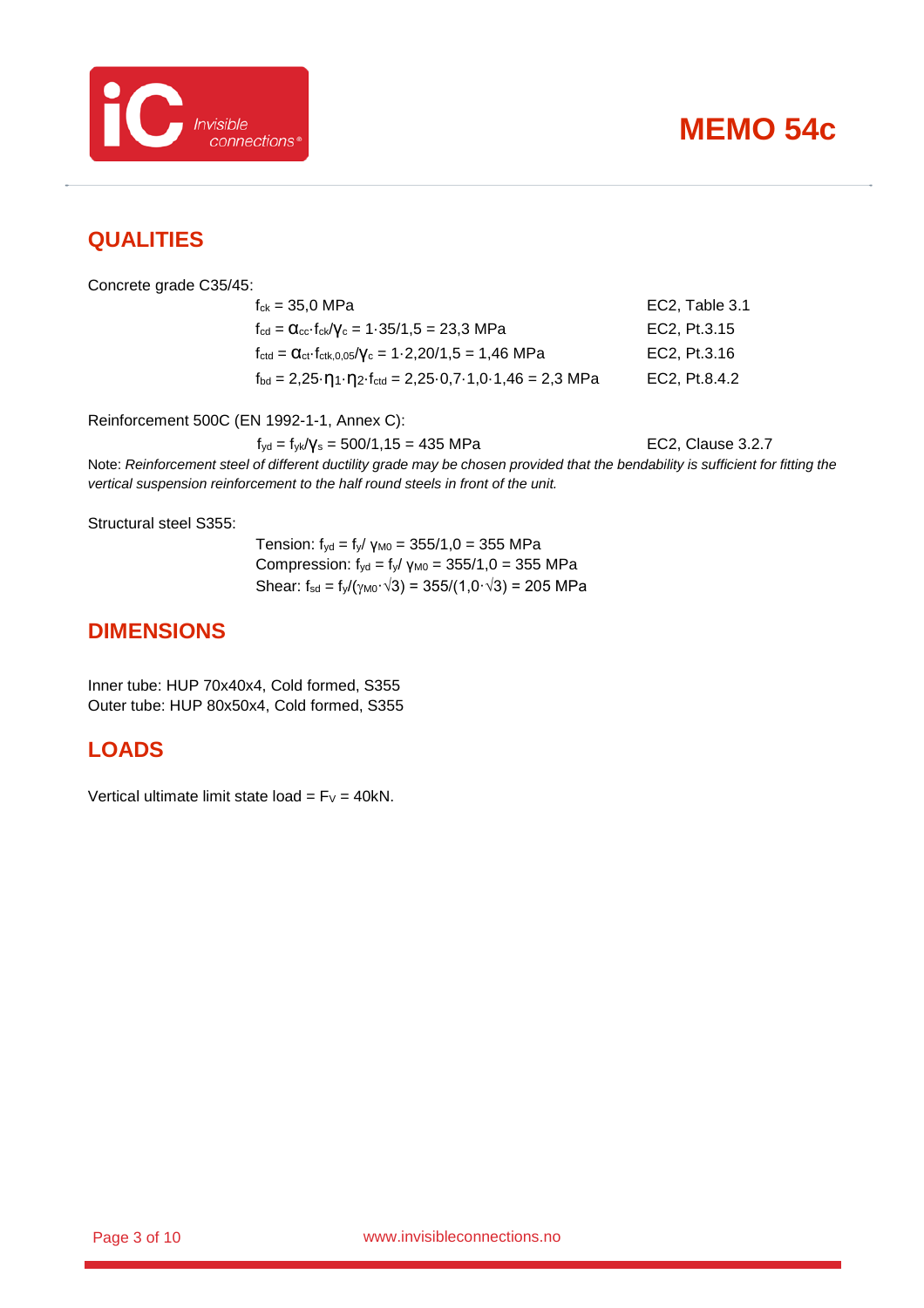

# <span id="page-3-0"></span>**PART 2 - REINFORCEMENT**

## <span id="page-3-1"></span>**EQUILIBRIUM**



*Figure 1: Forces acting on the unit.*

 $F_V =$  External force on the inner tube

- $R_{1i}$ ,  $R_{2i}$  = Internal forces between the inner and the outer tubes.
- $R_1$ ,  $R_2$ ,  $R_3$  = Support reaction forces of the outer tube.

g= distance to the middle plane of the anchoring stirrups in front of the unit.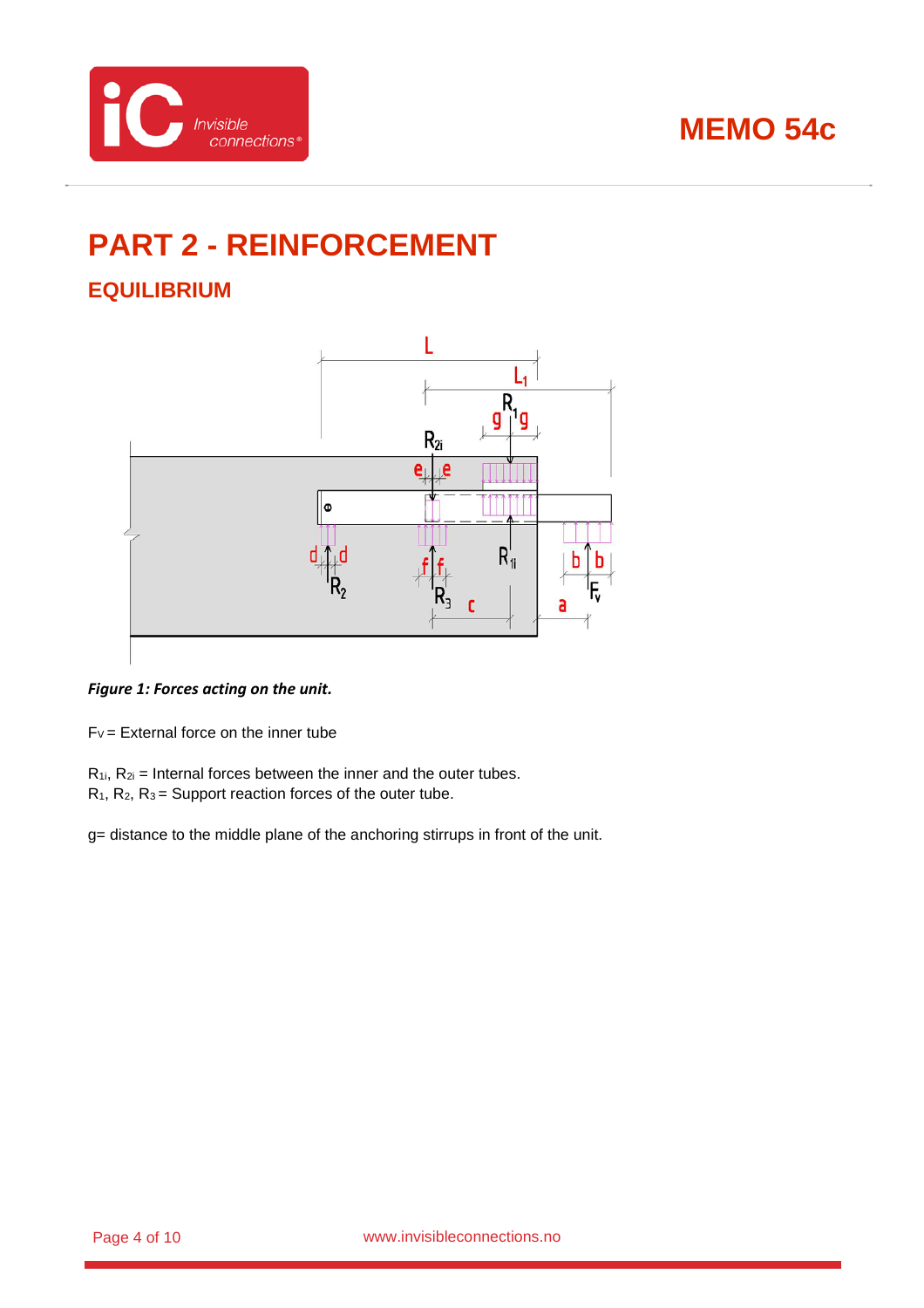

### **I) Equilibrium inner tube:**



#### *Figure 2: Forces acting on the inner tube.*

Equilibrium equations of the inner tube:

1): 
$$
\sum M=0
$$
:  
2):  $\sum F_y=0$ :  
 $F_y-R_{1i}+R_{2i}=0$  -  $R_{1i} \cdot (L_1-b-a-g-e)=0$  (1)  
(2)

Assuming nominal values:

L1=275mm, a=75mm, b=35mm, g=35mm, e=10mm

Solving R<sub>1i</sub> from eq. 1:

$$
R_{1i} = \frac{F_v \cdot (L_1 - b - e)}{(L_1 - b - a - g - e)}
$$
(3)

Solving 
$$
R_{2i}
$$
 from eq. 2:  
\n $R_{2i} = R_{1i} \cdot F_v$  (4)

Results:

$$
R_{1i} = \frac{40kN \cdot (275 - 35 - 10)mm}{(275 - 35 - 75 - 35 - 10)mm} = 76.7kN
$$
  

$$
R_{2i} = 76.7kN - 40kN = 36.7kN
$$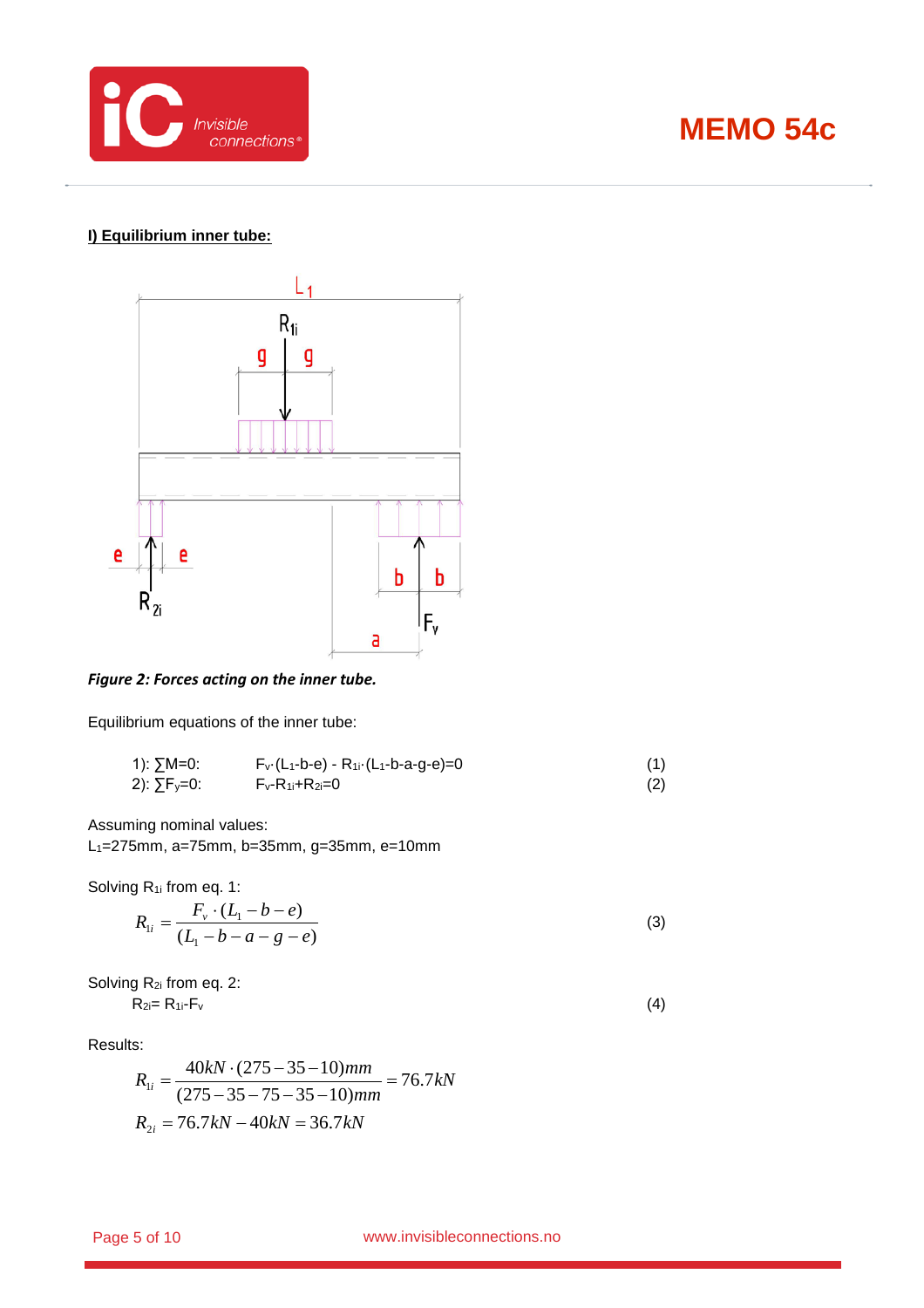

#### **II) Equilibrium outer tube:**



#### *Figure 3: Forces acting on the outer tube.*

Exact distribution of forces depends highly on the behavior of the outer tube. Both longitudinal bending stiffness and local transverse bending stiffness in the contact points between the inner and the outer tubes affects the equilibrium. Two situations are considered:

1) Rigid outer tube.

Outer tube rotates as a stiff body. This assumption gives minimum reaction force at R<sub>1</sub>, and maximum reaction force at  $R_2$ . R<sub>3</sub> is assumed zero. (The force  $R_3$  will actually be negative, but since no reinforcement to take the negative forces is included at this position, it is assumed to be zero.)

Equilibrium equations of the outer tube:

1): ∑M=0: (R<sub>1i</sub>-R<sub>1</sub>)·(L-3-g-d) – (R<sub>2i</sub>-R<sub>3</sub>)·(L-3-g-c-d)=0 (5) 2):  $\sum F_y = 0$ : R2+R3+R<sub>1i</sub>- R<sub>2i</sub>-R<sub>1</sub>=0 (6)

Assuming nominal values:

L=320mm, c=120mm, g=35mm, e=10mm, d=10mm; (c=L1-b-a-g-e=275-35-75-35-10=120mm)

Solving R<sub>1</sub>from eq. 5:

$$
(R_{1i} - R_1) \cdot (L - g - d) - (R_{2i} - R_3) \cdot (L - g - c - d) = 0
$$
  
(76.7 - R<sub>1</sub>) \cdot (320 - 35 - 10) - (36.7 - 0) \cdot (320 - 35 - 120 - 10) = 0  
21092 - 275R<sub>1</sub> - 5688 = 0  
R<sub>1</sub> =  $\frac{15404}{275}$  = 56.0kN

Page 6 of 10 www.invisibleconnections.no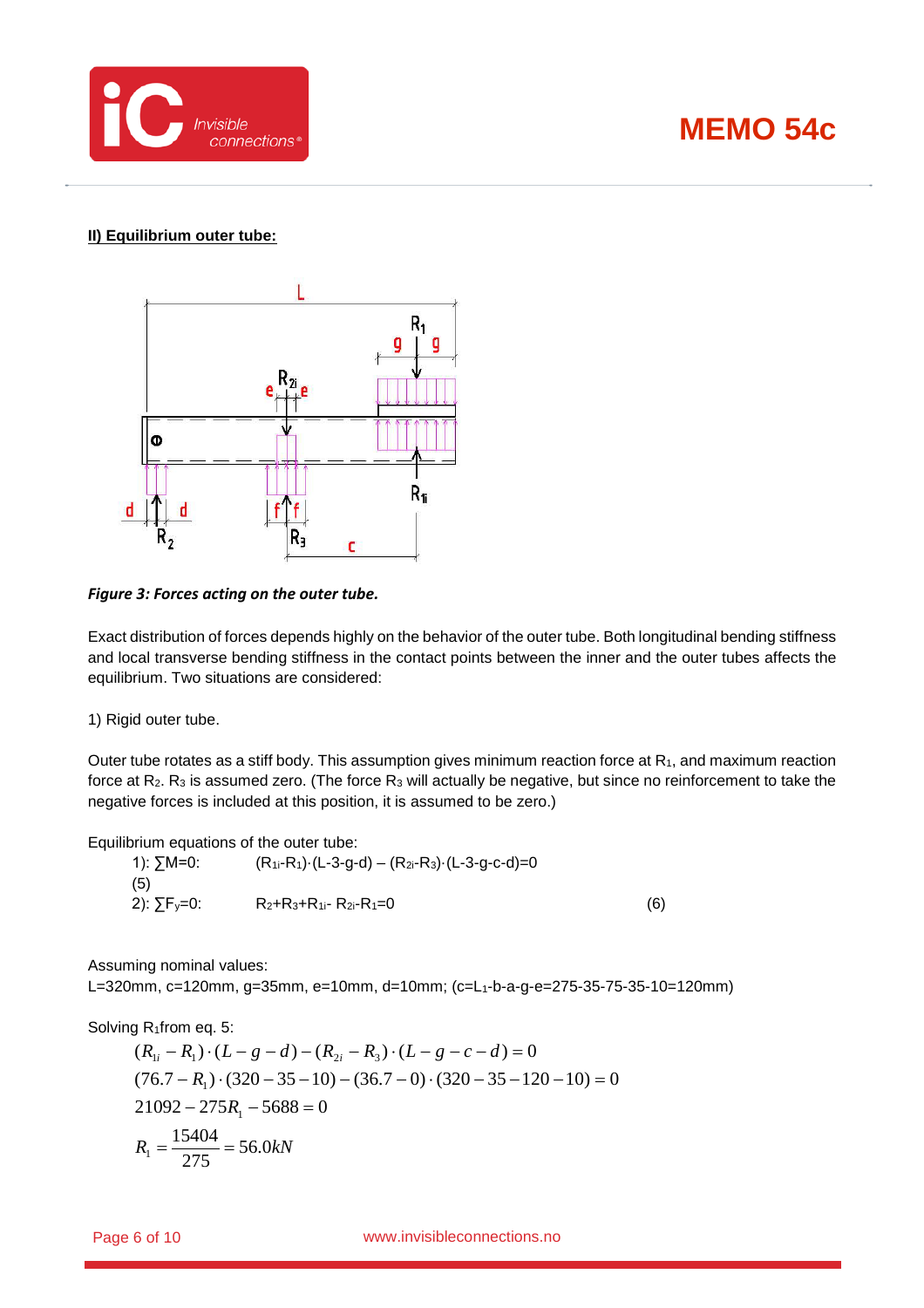

Solving R2from eq. 6:

$$
R_2 = R_1 + R_{2i} - R_{1i} = 56.0 + 36.7 - 76.7 = 16.0kN
$$

2) Outer tube without bending stiffness. No forces transferred to outer tube at the back of inner tube.

This assumption gives maximum reaction forces  $R_1$  and  $R_3$ .  $R_2$  becomes zero. The forces follow directly from the assumption:  $R_1 = R_1$  i  $R_3 = R_2$  and  $R_2 = 0$ 

 $R_3 = 36.7 kN$  $R_2 = 0kN$  $R_1 = 76.7 kN$ 

The magnitude of the forces will be somewhere in between the two limits, and the prescribed reinforcement ensures integrity for both situations. Reinforcement is to be located at the assumed attack point for support reactions.

#### **Reinforcement for R1, R2 and R3:**



*Figure 4: Forces.*

**Reinforcement necessary to anchor the unit to the concrete:**

Reinforcement R<sub>1</sub>:  $A_{s1} = R_1/f_{sd}$  76.7kN/435Mpa =176 mm<sup>2</sup> Select  $2-\emptyset8 = 2 \times 2 \times 50 = 200$  mm<sup>2</sup> Capacity selected reinforcement: R=200 mm2 ·435MPa=87kN

Reinforcement R<sub>3</sub>:  $A_{s3} = R_3/f_{sd} = 36.7kN/435MPa = 84 mm^2$ Select  $1 - \emptyset 8 = 1 \times 2 \times 50 = 100$ mm<sup>2</sup> Capacity selected reinforcement: R=100 mm2 ·435MPa=43.5kN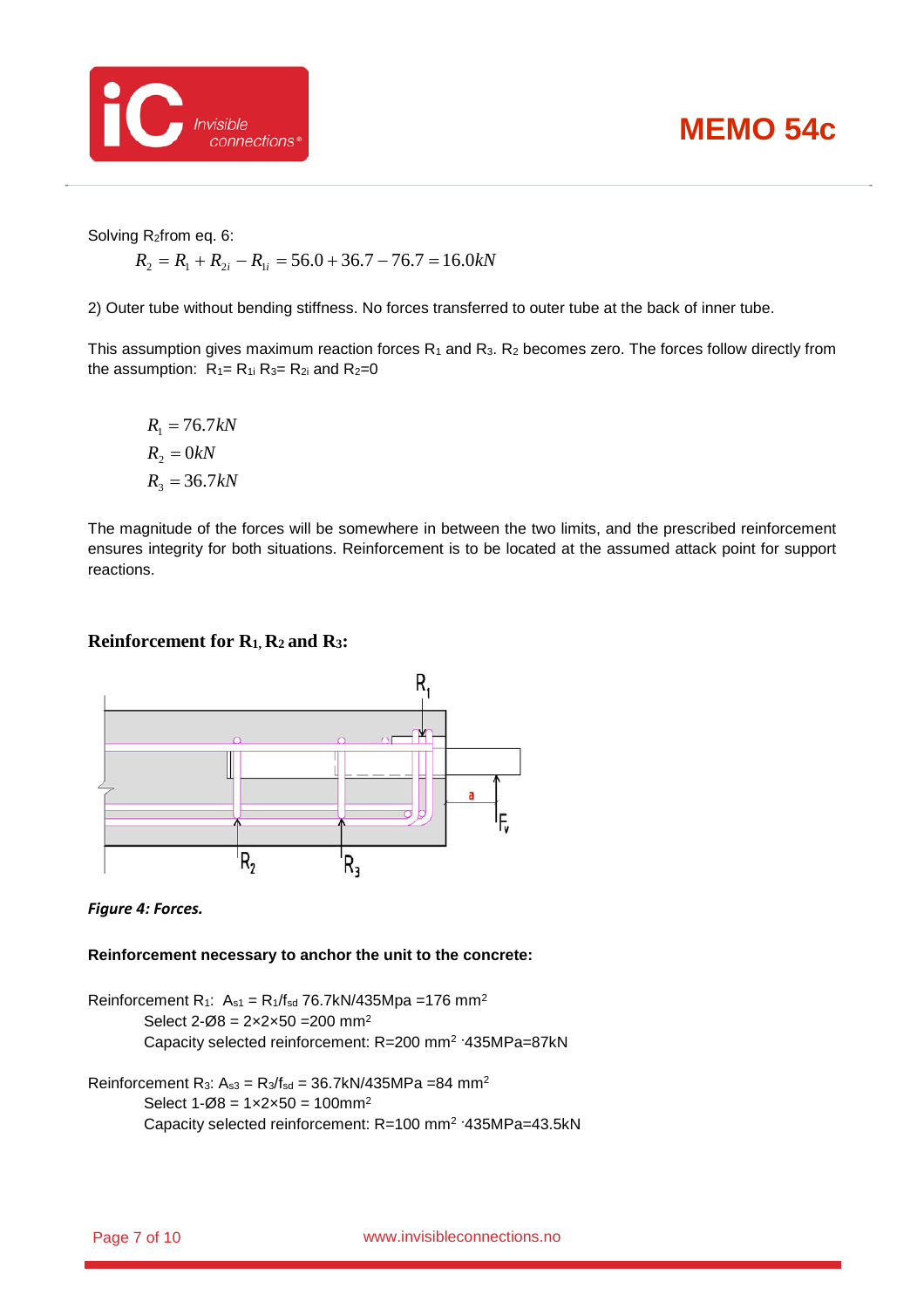

Reinforcement R<sub>2</sub>:  $A_{s2} = R_2/f_{sd} = 16.0kN/435MPa = 37 mm^2$ Select  $1 - \emptyset 8 = 1 \times 2 \times 50 = 100$ mm<sup>2</sup> Capacity selected reinforcement: R=100 mm2 ·435MPa=43.5kN

#### **Tolerances on the positioning of the reinforcement:**

Due to the small internal distances, the magnitude of the forces will change when changing the position of the reinforcement. Thus, strict tolerances are required.

Alt 1)

Assume: L1=275mm, a=75mm, b=35mm, g=35+5=40mm, e=10mm

Gives:

$$
R_1 = \frac{40kN \cdot (275 - 35 - 10)mm}{(275 - 35 - 75 - 40 - 10)mm} = 80.0kN
$$
  

$$
R_2 = 80.0kN - 40kN = 40.0kN
$$

Alt 2)

Assume: L<sub>1</sub>=275mm, a=75mm, b=35mm, g=35+5=40mm, e=10+5mm,

Gives:

$$
R_1 = \frac{40kN \cdot (275 - 35 - 15)mm}{(275 - 35 - 75 - 40 - 15)mm} = 81.8kN
$$
  

$$
R_2 = 81.8kN - 40kN = 41.8kN
$$

Conclusion tolerances: Alt 2 represents the most unfavorable position of reinforcement allowed without exceeding the reinforcement capacity. Thus, the assembling tolerances for P1, P2 and P4 should be ±5mm. For recommended reinforcement pattern, see Memo 55c.

#### **Transverse reinforcement:**

• One transverse bar with the same diameter as the anchorage bar to be placed in the bend of every anchoring bar.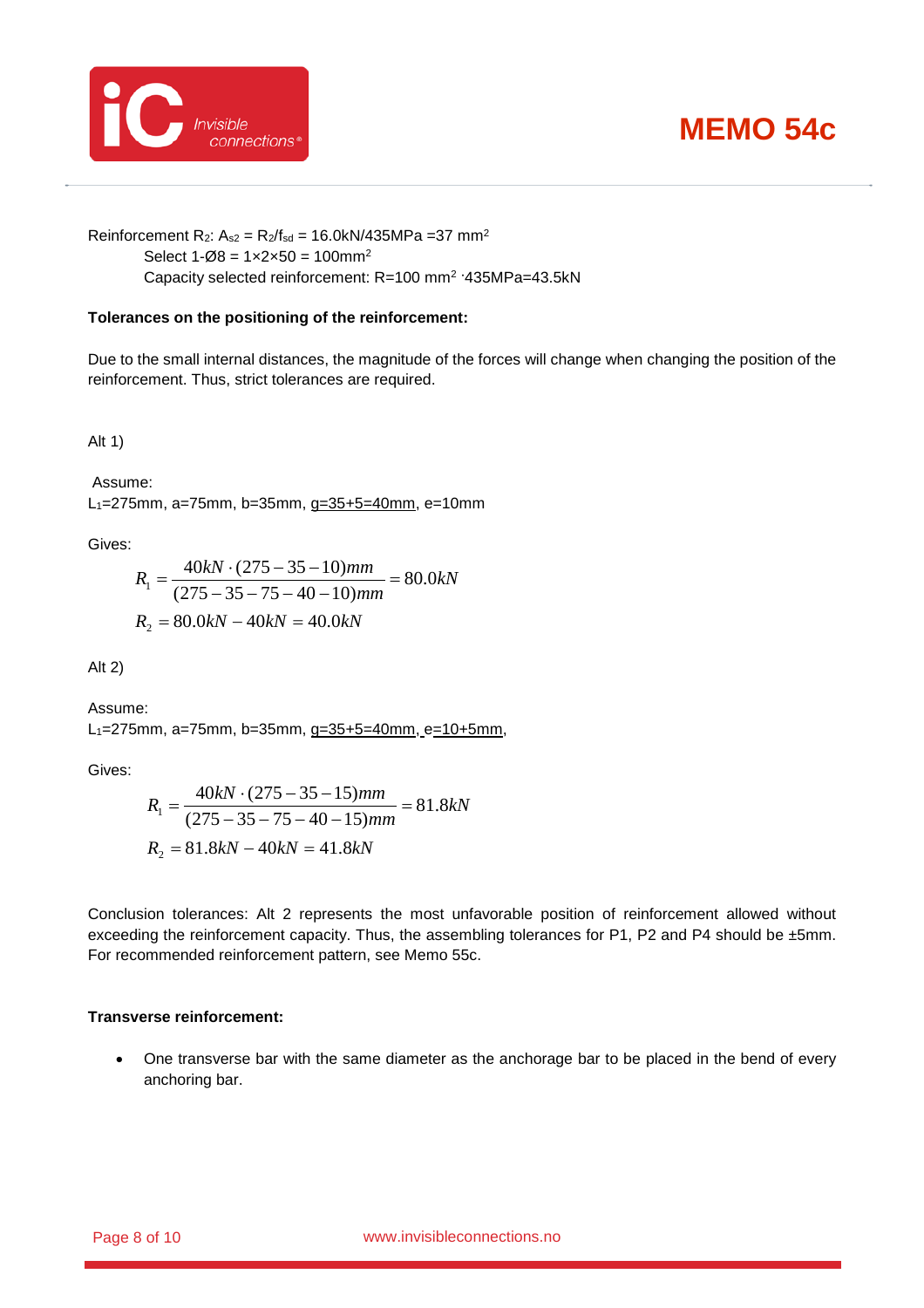







*Figure 5: Anchoring reinforcement.*